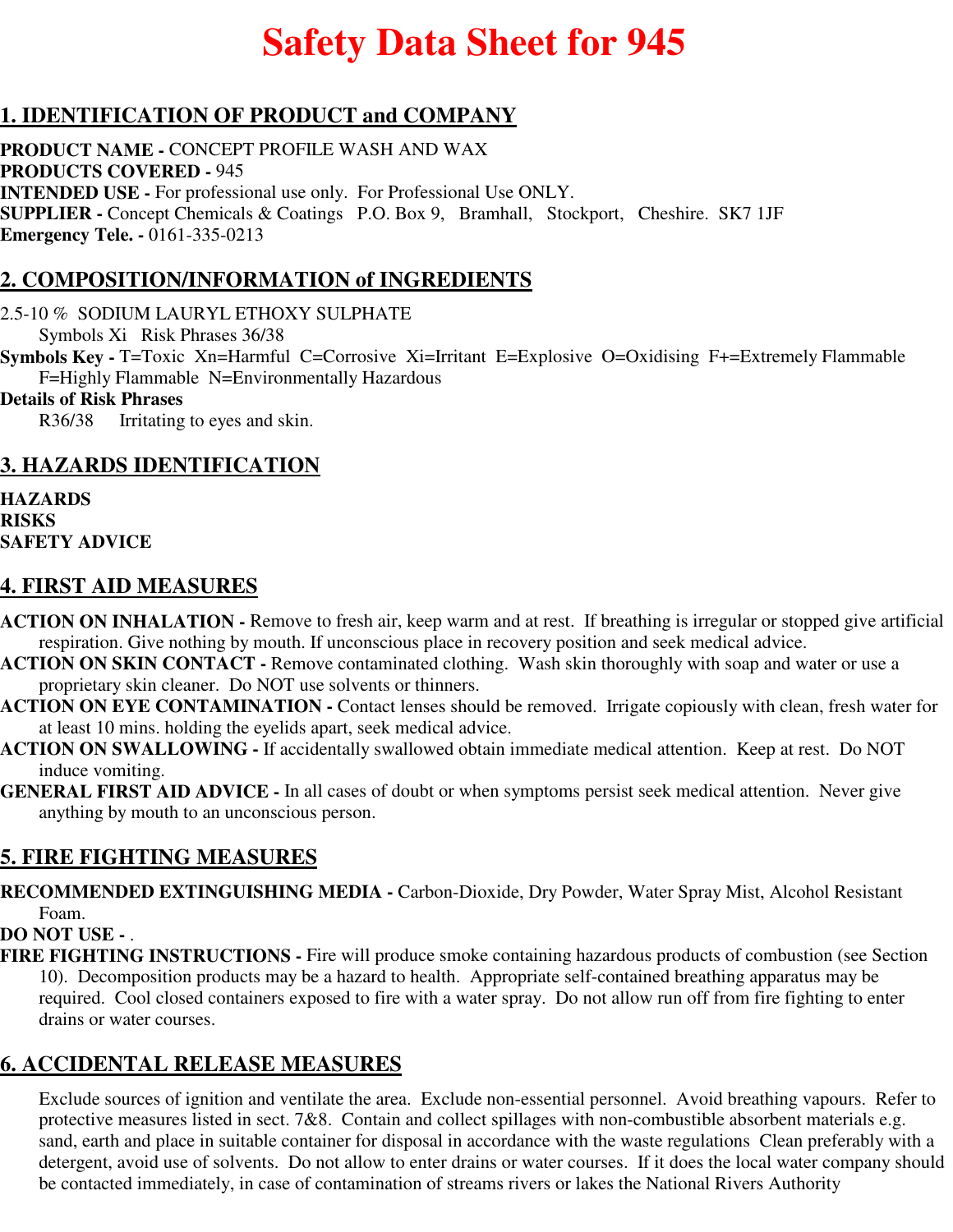#### **7. STORAGE AND HANDLING**

- **STORAGE PRECAUTIONS -** Observe the label precautions. Store between 5 & 25øC in a dry well ventilated place away from sources of heat, ignition and direct sunlight. No smoking. The principles contained in the HSE's guidance note Storage of Packaged Dangerous Substances should be observed when storing this product.
- **HANDLING PRECAUTIONS** Vapours are heavier than air and may spread along floors. They may form explosive mixtures with air. Prevent creation of explosive or flammable mixtures and avoid vapour concs higher than the OEL Do not use in areas where potential sources of ignition exist. Electrical equipment should be protected to the appropriate standard. Use non sparking tools & exclude sources of heat, sparks & flames Keep container tightly closed. Never use pressure to empty, container is not a pressure vessel. Always keep in containers made of the same material as the supply container. Avoid skin & eye contact. For personal protection see Sect.8. Good housekeeping and regular removal of waste materials will minimise risks.

## **8. EXPOSURE CONTROLS AND PERSONAL PROTECTION**

#### **OCCUPATIONAL EXPOSURE LIMITS**

NO CHEMICALS PRESENT WITH EXPOSURE LIMITS

- **ENGINEERING PRECAUTIONS** Provide adequate ventilation. Where reasonably practicable this should be achieved by the use of local exhaust ventilation and good general extraction. If extraction methods are insufficient to maintain concentrations of particulates and/or solvent vapours below relevant OEL's, suitable respiratory protective equipment should be worn.
- **GENERAL PRECAUTIONS** All ppe, including rpe, used to control exposure to hazardous substances must be selected to meet the requirements of the COSHH regulations.
- **RESPIRATORY PROTECTION** If exposure to hazardous substances identified above cannot be controlled by provision of local exhaust ventilation & good general extraction, suitable respiratory protective equipment should be worn.
- **HAND PROTECTION Full physical protection is best. Seek relevant advice from glove manufacturers. Barrier cream may** be of help but should not be applied after exposure has occurred.
- **EYE PROTECTION -** Eye protection designed to protect against liquid splashes should be worn.
- **SKIN PROTECTION -** Personnel should wear clothing made of antistatic and fire resistant fibres. All contaminated skin / body areas should be washed after contact.

## **9. PHYSICAL AND CHEMICAL PROPERTIES**

**Physical State -** LIGHT GREEN VISCOUS **Solubility in Water -** MISCIBLE

## **10. STABILITY AND REACTIVITY**

Stable under the recommended storage & handling conditions (see Sect.7). In a fire, hazardous decomposition products such as smoke, carbon monoxide, carbon dioxide, and oxides of nitrogen may be produced. Keep away from oxidising agents and strongly alkaline and acid materials to prevent the possibility of an exothermic reaction.

## **11. TOXICOLOGICAL INFORMATION**

There is no data available on the product itself. Exposure to organic solvent vapours may result in adverse health effects such as irritation of the mucous membrane and respiratory system and adverse effects on the renal and central nervous systems. Symptons include headaches, dizziness, fatigue, muscular weakness, drowsiness and in extreme cases unconsciousness. Splashes in the eyes may cause irritation and reversible local damage. Repeated or prolonged contact with the product may lead to removal of natural fats from the skin resulting in non-allergic contact dermatitis and absorption through the skin. Splashes in or contamination of the eye may cause irritation and reversible local damage.

## **12. ECOLOGICAL INFORMATION**

There is no data available on the product itself. The product should not be allowed to enter drains or water courses or be deposited where it can affect ground or surface waters.

# **13. DISPOSAL CONSIDERATIONS**